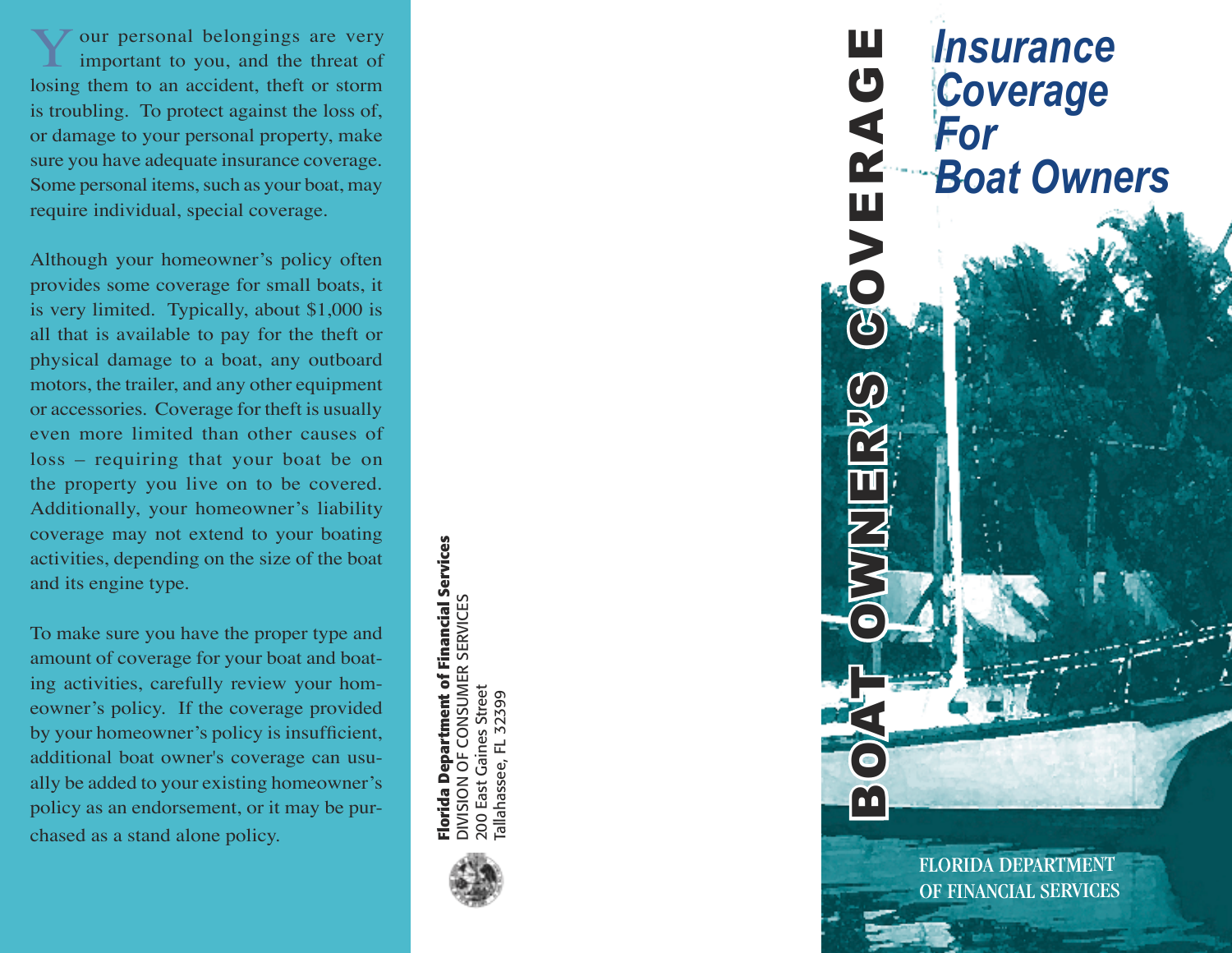**If you are looking to buy boater's insurance, the following information will help you make a more informed decision:**

#### *1. WHAT PERILS ARE COVERED BY A TYPICAL BOAT OWNER'S ENDORSEMENT OR POLICY ?*

The typical boat owner's policy or endorsement provides coverage for "all perils" unless specifically excluded. Some of the typical perils excluded are:

- overheating of engines,
- corrosion or rust,
- weathering,
- marring,
- scratching,
- chipping,
- denting,
- damage during repair or servicing,
- normal wear & tear,
- gradual deterioration,
- mold or infestation or damage from insects, vermin, or marine life.

#### *2. WHAT PROPERTY IS USUALLY COVERED ?*

The typical boat owner's policy or endorsement provides coverage for the boat, which normally includes equipment that is permanently attached to the boat, such as:

- anchors
- **batteries**
- bilge pumps
- boat furniture
- boat and motor covers
- cook stoves
- deck chairs
- depth finders
- detachable canopies
- emergency signaling devices
- fire extinguishers
- **fittings**
- fuel tanks
- horns
- life preservers
- **lights**
- masts
- mooring cleats & lines
- motors
- **pars**
- **refrigerators**
- seat cushions
- two-way radios
- **spars**
- tackle
- **tarpaulins**
- **trailers**

#### *3. WHAT PROPERTY IS USUALLY NOT COVERED ?*

The typical boat owner's policy or endorsement excludes the following property:

- beverages and other provisions
- clothing
- fishing or other sporting equipment
- food
- jewelry and other personal articles
- parasails, hang gliders or other devices designed for flight
- photographic equipment
- portable televisions
- stereos, tape decks or other
- instruments for recording or reproducing sound
- scuba and other diving equipment
- sails, masts or spars while boat is operating in an official race or speed contest
- watches
- water skiing equipment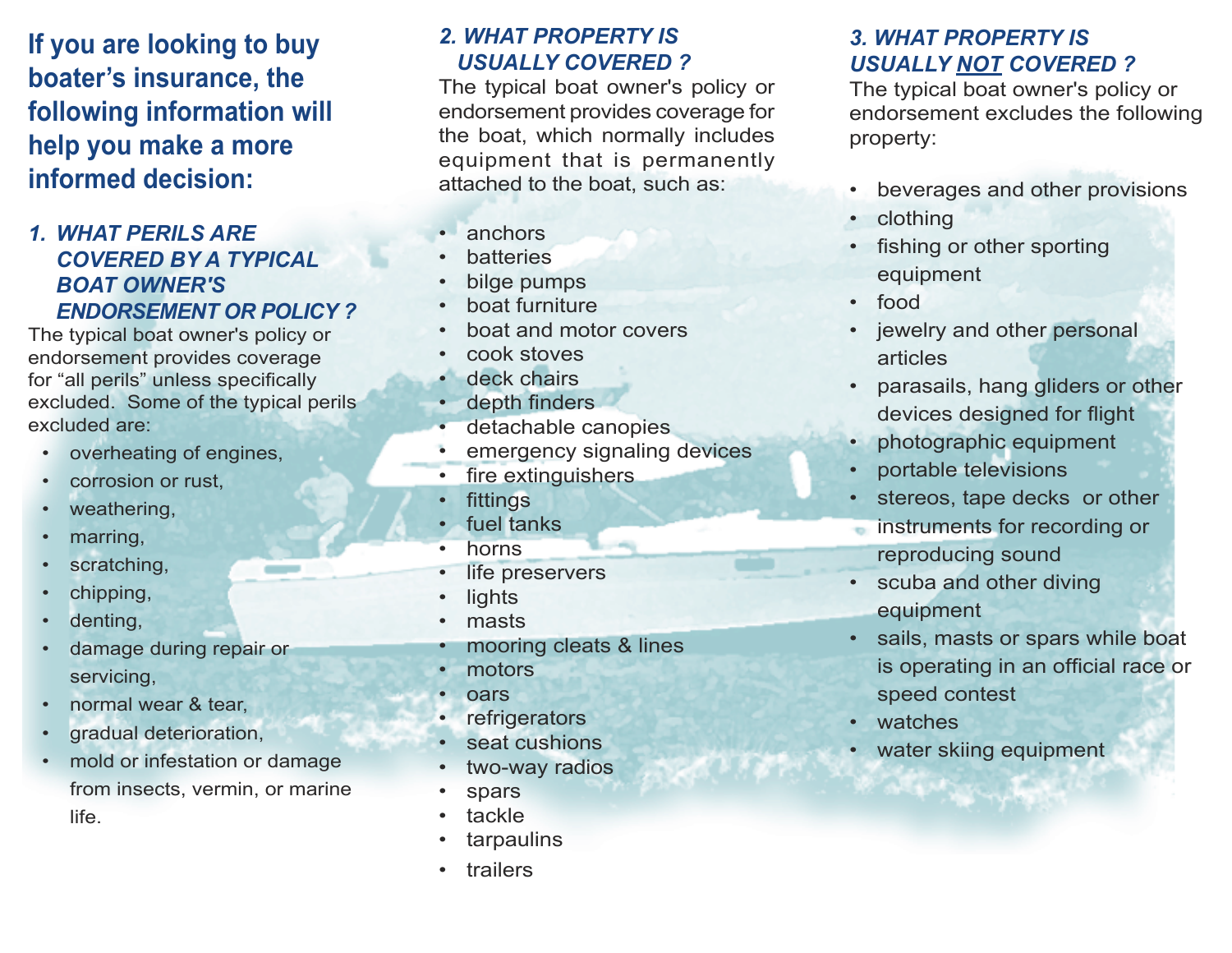### *4. IS LIABILITY INSURANCE A PART OF BOAT OWNERS COVERAGE ?*

Normally, yes. Most boat policies provide a stated amount of liability coverage that will pay when an insured becomes legally obligated to pay for damages due to bodily injury or property damage arising out of the ownership, maintenance, or use of a boat. This coverage is subject to certain exclusions or limitations that will vary by company.

### *5. ON WHAT BASIS ARE LOSSES ADJUSTED ?*

Policies differ as to how losses will be settled. Some offer replacement cost coverage (cost of replacement repair); some offer actual cash value (cost of replacement repair, minus depreciation) and others use an "agreed value" (amount paid for total loss of property and agreed to by both parties). Make sure you understand how losses are adjusted under your policy.

# **6. WHAT KINDS OF PREMIUM DISCOUNTS ARE AVAILABLE ?**

There are various kinds of discounts that may be available to help reduce the cost of insuring your boat. Discounts are sometimes given for attending safety courses (such as those sponsored by the Coast Guard, U.S. Power Squadrons and American Red Cross), adding certain safety equipment (such as fire extinguisher and ship-to-shore radios), having a claim-free record, and buying other lines of insurance from the same company. Ask your insurance agent or company about any available discounts.

*Note:* Some policies contain restricted navigation territories or time frames. If the boat is operated outside these areas or times, the policy may not provide coverage. Find out if your policy includes any of these restrictions.

### *7. WHERE CAN I GO IF I CAN'T GET COVERAGE FOR AN EXPENSIVE BOAT ?*

Surplus line insurance is an alternative type of insurance coverage for consumers who cannot get coverage by the standard method. Surplus lines insurance write coverage for high-risk situations, which include among other things expensive yachts or boats. For a brochure on surplus lines insurance contact the Florida Department of Financial Services Helpline toll-free at 1-800-342-2762.